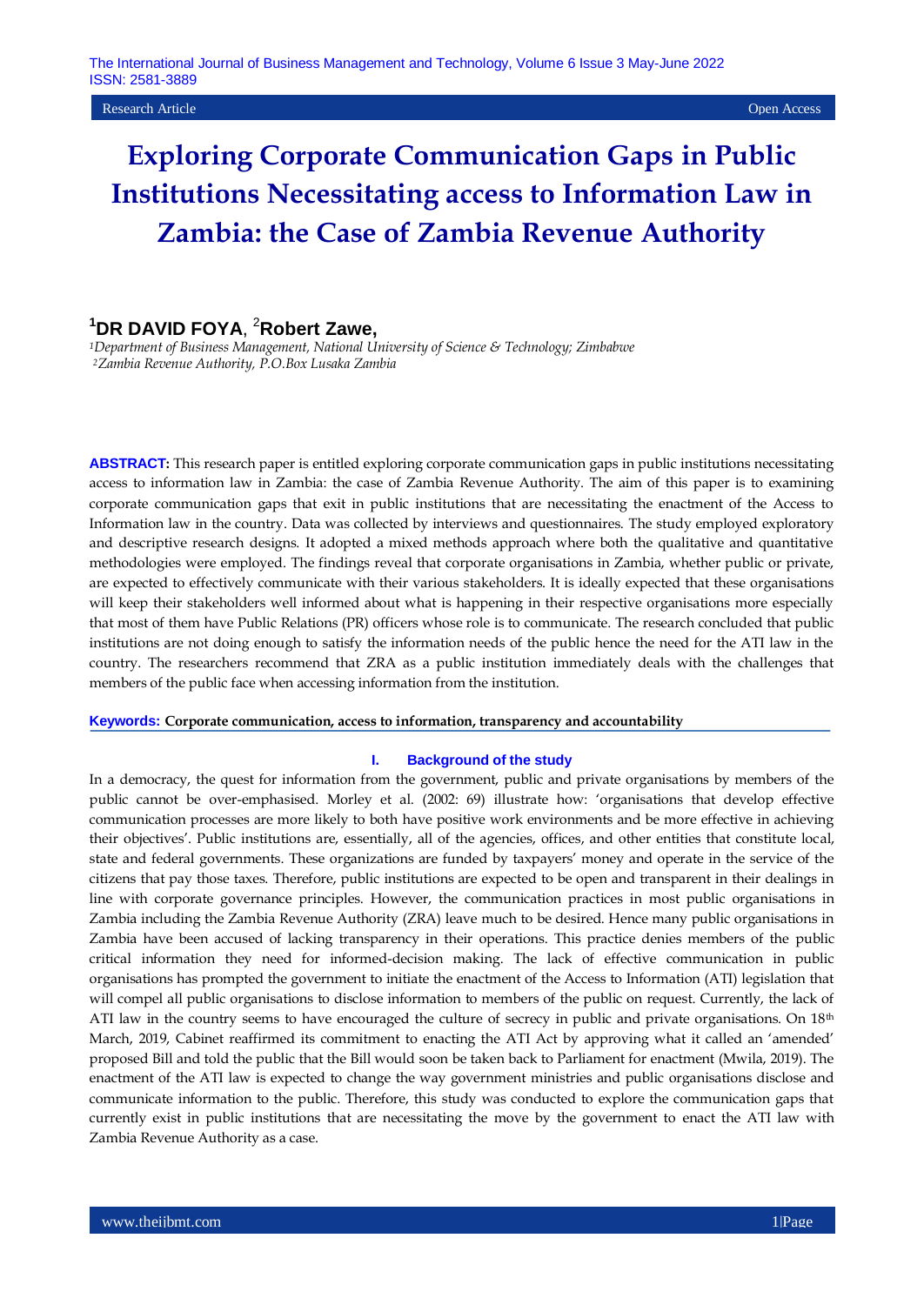In Zambia, many public and private organisations have appreciated the role public relations plays in creating mutual understandings between organisations and the general public. Hence they have Public Relations departments mandated to enhance communication with their various stakeholders in order to gain mutual understanding. Zambia Revenue Authority (ZRA) is an example of a public institution with a well-established PR Unit in the country. Zambia Revenue Authority is a public institution established in 1994 under an Act of Parliament; ZRA Act, Chapter 321 of the Laws of Zambia. The core mandate of the institution is to timely collect revenue on behalf of the Government of the Republic of Zambia within the framework of the prevailing legislation. Under its mandate, it administers various pieces of legislation which include: The Customs and Excise Act, Chapter 322, Income Tax Act, Chapter 323, the Value Added Tax Act, Chapter 331 and Property Transfer Act, Chapter 340 of the Laws of Zambia. ZRA is one of the most strategic government institutions due to the critical role it plays to the economy of the country. In carrying out its mandate, the institution endeavours to create a sustained relationship with its various stakeholders. Its critical stakeholders include: the government, taxpayers, employees, civil society organisations, professional bodies, investors, bilateral institutions, the media and the general public. ZRA"s relationship with stakeholders is expected to be sustained through constant and effective communication as guided by its Communications Policy and Procedures of 2018. The Policy aims at creating a framework within which all corporate communication activities by the institution are optimised in order to help the organisation meet its strategic business objectives through building excellent stakeholder relations, both internally and externally (Communications Policy, 2018: 3). In carrying out its corporate communication, ZRA, like many other public institutions is only responsive to the provisions of the various pieces of legislations that govern its operations.

While Article 20 of the Constitution of Zambia (Constitution of Zambia, 1996) guarantees freedom of expression in the country, there are no specific laws that directly promote access to information for the public as well as influence corporate communication in the country. "Except with his own consent, a person shall not be hindered in the enjoyment of his freedom of expression, that is to say, freedom to hold opinions without interference, freedom to receive ideas and information without interference, freedom to impart and communicate ideas and information without interference, whether the communication be to the public generally or to any person or class of persons, and freedom from interference with his correspondence' article 20 states.

To enhance transparency in public institutions, in 2002 the Zambian Government took to Parliament a proposed ATI Bill formerly referred to as Freedom of Information (FoI) for enactment, an Act which is expected to influence corporate communication in the country. The law is expected to influence how public institutions disclose information to the public. Although the ATI Bill of 2002 was later withdrawn and has never been taken back to Parliament, the move set in motion the enactment of the ATI law in the country. The Government seems determined to enact the law anytime following the approval of the proposed 'amended' Bill by Cabinet in 2019.

The provision of information services in Africa has been dispersed and access to various information services has become more difficult; the principal victims of these developments have been rural people without having any individual means of becoming literate, due to them being too illiterate, too young, too old, too poor or too ill because of the economic and information poverty (Kamba, 2009). Rural communities in Africa constitutes the larger percentage of the population whose information and developmental needs are not adequately met and consequently they have not been able to productively participate in the development process and enjoy the benefits thereof (Chester, & Neelameghan, 2006). Therefore, the enactment of ATI laws in different countries has been seen as the only remedy to this challenge of lack of information.

According to the United Nations Educational, Scientific and Cultural Organization (UNESCO), Freedom of information (FOI) is upheld as an integral part of the right of freedom of expression in the African Charter of Human and Peoples" Rights, the Declaration of Principles on Freedom of Expression in Africa. A review of UNESCO"s literature shows that eleven African countries have passed national FOI laws (Angola, Ethiopia, Guinea, Liberia, Niger, Nigeria, Rwanda, Sierra Leone, South Africa, Uganda and Zimbabwe), while draft FOI laws in other African states including Zambia are at different stages in the process towards their adoption. The organisation however says the implementation of FOI legislation in Africa has faced important challenges.

## **1.3. Aim of the study**

The study aimed at examining corporate communication gaps that exit in public institutions that are necessitating the enactment of the Access to Information law in the country.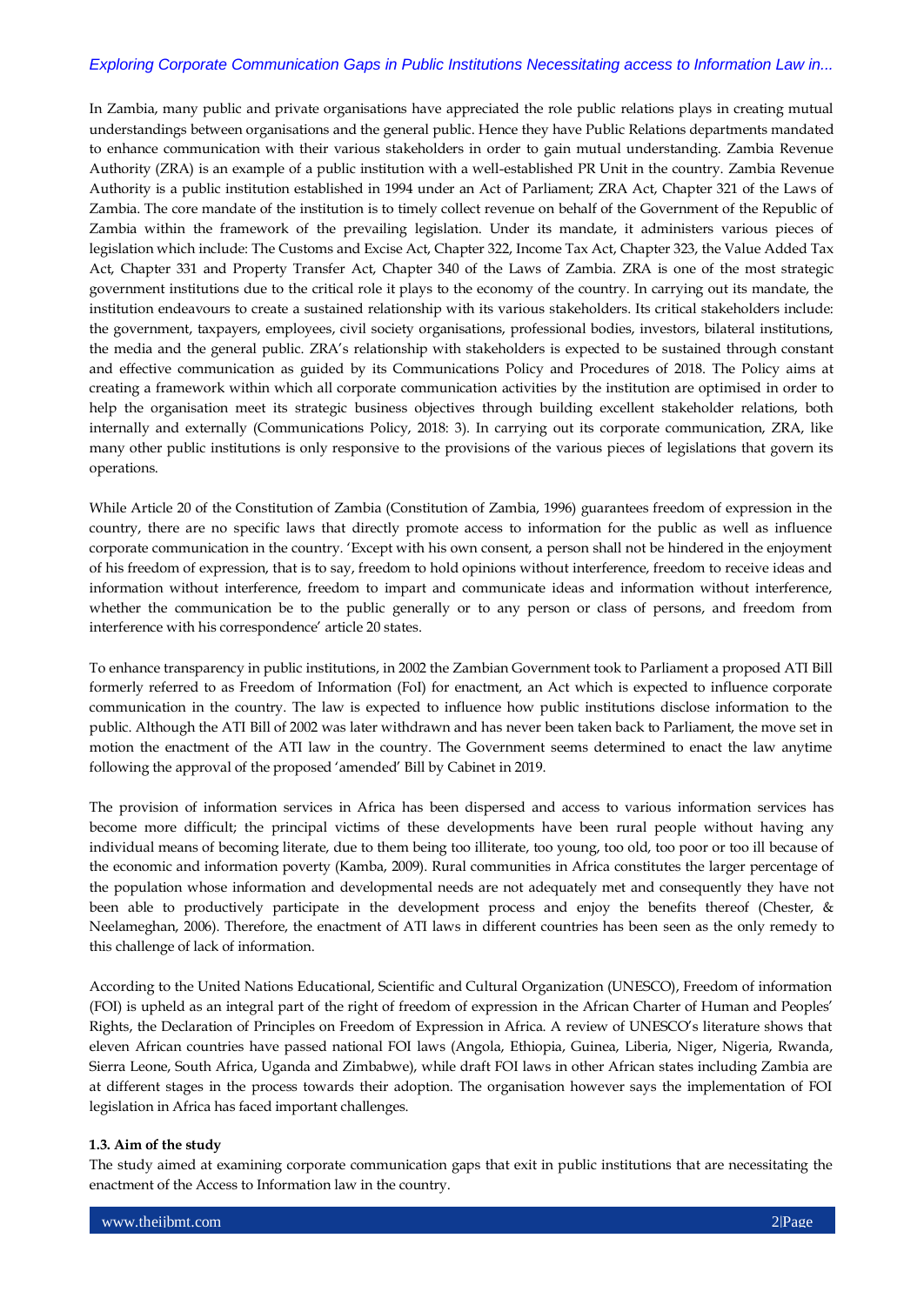## **1.4. Specific objectives**

The objectives for this study were to:

- 1. Assess ZRA"s policy/guidelines on communication and public disclosure of information
- 2. Establish the type of information the public needs from public institutions like ZRA
- 3. Examine the challenges the public face when accessing information from public institutions like ZRA
- 4. Establish procedures for ZRA"s effective communication with all stakeholders

## **II. Interim Literature Review**

## 2.1. **Introduction**

This part of the paper briefly discusses a few key ideas on corporate communication and access to information, both theoretical and empirical. Saunders, Lewis and Thornhill (2012) highlight that literature is reviewed so as not to reinvent the wheel and to identify the research gap which the current research is contributing towards filling. It also provides the conceptual framework of the study by reviewing related literature. This chapter will examine the findings of different scholars which will then assist in giving a better understanding of corporate communication and access to information.

## **2.3. Importance of effective corporate communication**

In a democracy, the quest for information from the government, public and private organisations by members of the public cannot be over-emphasised. There is now a host of studies to demonstrate the centrality of corporate communication in the business world. For example, Morley et al. (2002: 69) illustrate how: "organisations that develop effective communication processes are more likely to both have positive work environments and be more effective in achieving their objectives". In this way, corporate communication contributes to increased job satisfaction for employees and better bottom line benefits for the organisation. Likewise, Zwijze-Koning and De Jong (2005: 429) highlight that, "the importance of communication for the effectiveness of organisations and the wellbeing and motivation of employees is undisputed." In Zambia, almost all government ministries, public institutions including private have PR officers responsible for all organisational communication. This is a sign that most organisations in the country appreciate the importance of corporate communication. However, the question is how effective is their communication?

Companies that continue to take a tactical, short-term approach to communicating with key constituencies will find it increasingly difficult to compete. Developing an integrated, strategic approach to communications will be critical to success. When done effectively, it streamlines communications among business functions, helping management, human resources and marketing maintain a unified voice and consistent messages. Developing a solid corporate communications strategy can help a business thrive by preventing the costly mistakes that inevitably result from miscommunication (Barten, 2018:168).

Corporate communications, or public relations as it is sometimes known, has become an increasingly important function in organisations. Van Riel describes communication as the lifeblood of all organisations. It is the medium through which companies, large or small, access the vital resources they need in order to operate. "It is through communication that organisations acquire the primary resources they need (such as capital, labour, and raw materials) and build up valuable stocks of secondary resources (such as "legitimacy" and "reputation") that enable them to operate' (Van Riel and Fombrun, 2007: 1). It is considered as the sum total of a corporation's effort to properly, pragmatically and ethically inform its various stakeholders so as to ensure a uniform basis of its vision and acts needed to remain competitive by gaining and properly using various competitive advantages compared to its competitors. "Companies should realise that effective corporate communication will ensure that their stated vision is understood and accepted by management and employees and so that the desired corporate culture will come to successfully permeate all levels of authority and responsibility of the organizational chart" (Piperopoulos, 2013:94). According to Nickson and Siddons (1996), lack of communication is the cause of breakdowns in inter-organisational relationships and Makovsky (1992) says communication plays an important role in organizational success.

## **2.4. Current corporate communication trends in Zambia**

While Article 20 of the Constitution of Zambia (Constitution of Zambia, 1996) guarantees freedom of expression, there are no laws in Zambia that directly promote access to information for the public as well as influence corporate communication in the country. Though there is no legal provision that mandates organisations to communicate or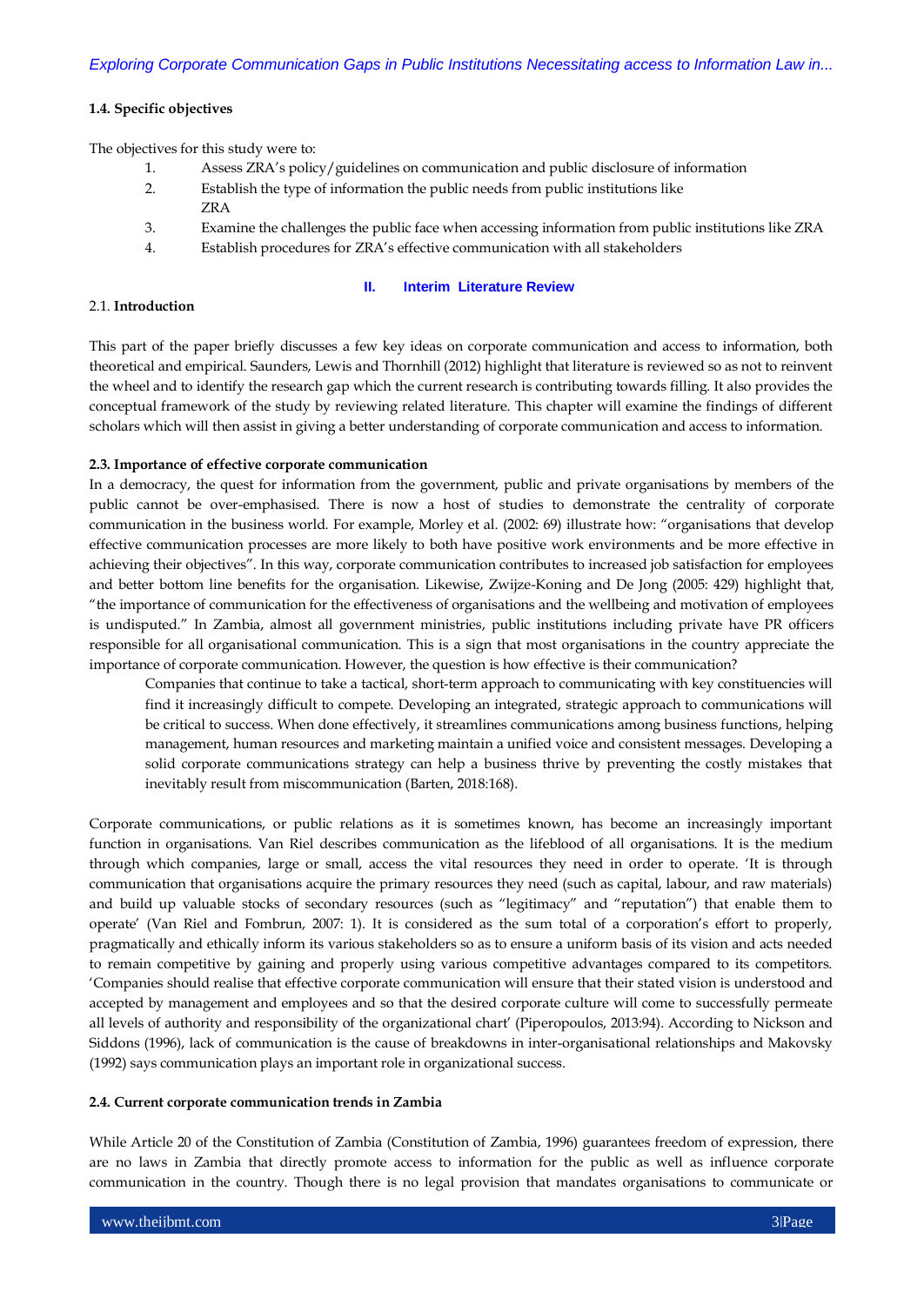disclose information to the public, good governance principles demand that they are open, transparent, accountable and responsible to the public. "The corporate governance framework calls for timely and accurate disclosure of material matters regarding corporations, including the financial situation, performance, ownership, and governance of the company. Weak disclosure and non-transparent practices can contribute to unethical behaviour and to a loss of market integrity at great cost, not just to the company and its shareholders but also to the country's economy as a whole' (OECD, 2015:41).

In the spirit of fostering, promoting and enhancing professional development and practice of public relations, the Zambia Public Relations Association was born in 2011. The Association aims to provide professional development and personal networking opportunities for its countrywide membership and promotes the professional practice of public relations and the various forms of communication functions at country level in liaison with public relations bodies outside Zambia. As a result of the Association"s efforts many organisations in the country have established public relations departments. However, the information disclosure practices in most public organisations including Zambia Revenue Authority leave much to be desired. Hence many organisations in Zambia have been accused of lacking transparency in their operations. This development has led to civil society organisations calling for the enactment of the ATI law in the country. The lack of ATI law in the country seems to have encouraged the culture of secrecy in public and private organisations.

Coming to the Zambia Revenue Authority, the organisation is one of the most strategic government institutions in the country. This is because of the strategic role it plays in the economy through its mandate of collecting revenue on behalf of the government. In carrying out its mandate, the institution endeavours to create a sustained relationship with its various stakeholders which range from: government, taxpayers, employees, civil society organisations, professional organisations, bilateral institutions, the media and the general public. This relationship is expected to be sustained through constant, open, transparent and effective communication. "Tax administrations like the ZRA are critical public institutions holding critical confidential and non-confidential information which is always sought after by members of the public. To enhance community confidence and trust, tax administrations should be openly accountable for their actions within a framework of responsibility to the minister, government, legislature, and the general public'(TADAT, 2016:43).

While many of the public institutions including ZRA have websites and other social media platforms, the information provided on these platforms is basic and static information. The field of corporate communications in the country, with documented strategies to foster effective business communications, is emerging in response to the recognition that the better a business communicates, the more successful it tends to become. With the advent of social media more and more Zambian organisations are engaging in communication to win the support of stakeholders. For example, "improved communications translate into a 29.5 percent increase in market value and employee turnover rates below or significantly below similar companies without formal, strategic corporate communications programmes, according to the "Communication ROI Study" conducted by human resources consulting firm Watson Wyatt in 2003" as quoted by Barten (2018).

## **2.5. History of Access to Information in Zambia**

Over the past decades, several civil society organisations, the church and journalists fought tirelessly for the enactment of Access to Information law in the country. As a result of this pressure, in 2002 the Government took to Parliament a proposed Freedom of Information (FoI) Bill, now referred to as Access-to-Information Bill. The ATI Bill was first presented in Parliament on 22nd November, 2002, by then Information and Broadcasting Minister, Newstead Zimba, who described the legislation as the backbone of a representative government. Later, on 28<sup>th</sup> November, 2002, the Minister presented the Bill for second reading. During the second reading, the Minister pointed out that the Bill sought to accomplish the following:

- 1. Establish the public Information Commission and define its functions;
- 2. Provide for the right of access to information;
- 3. Set out the scope of public information under the control of public authorities to be made available to the public in order to facilitate more effective participation in the good governance of Zambia;
- 4. Promote transparency and accountability of public officers; and
- 5. Provide for matters connected with the foregoing (Matibini, 2010).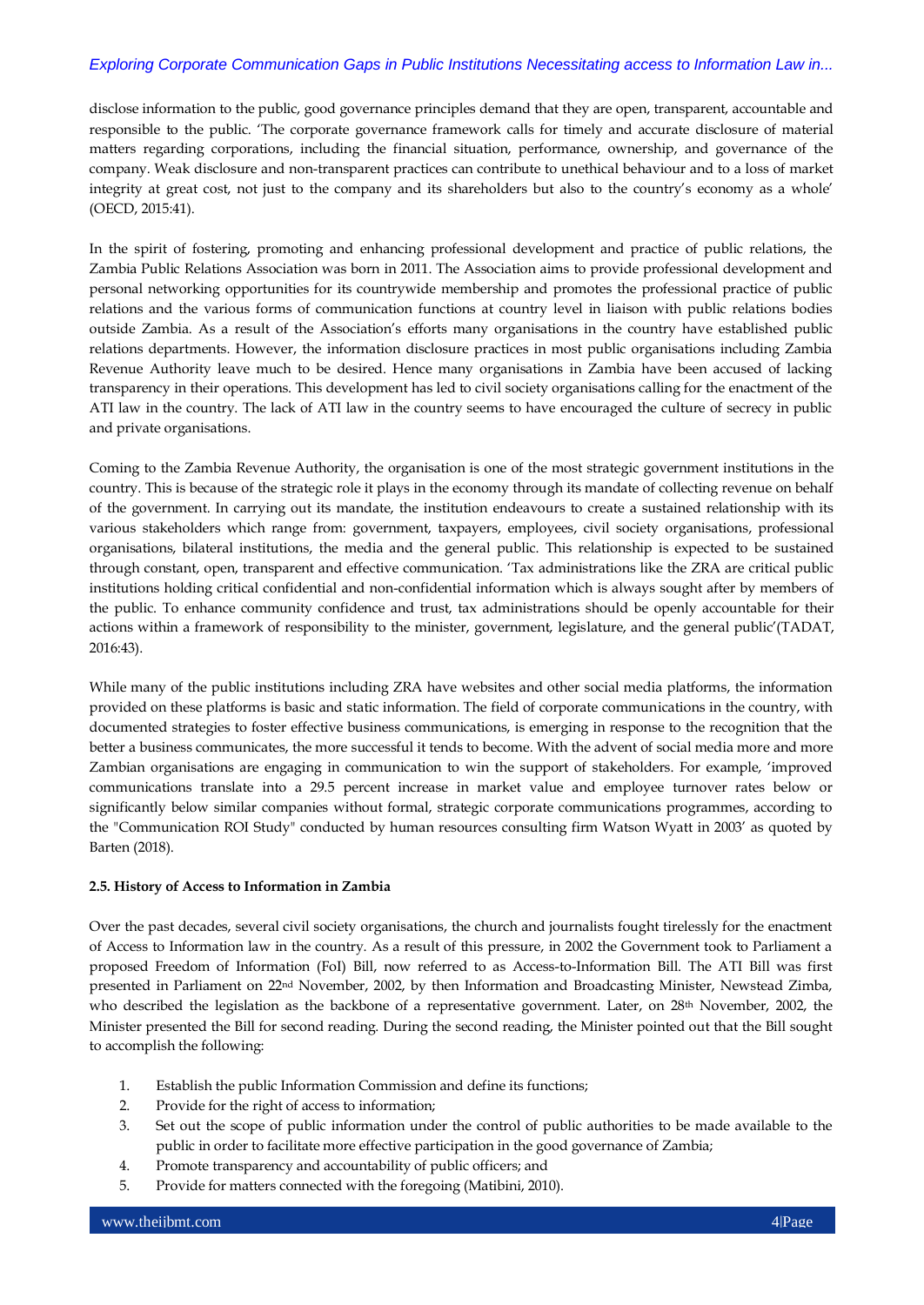The context changed from Freedom of Information to Access to Information later along the way because it was realised that freedom of information corresponds the obligation of the state to refrain from actions which obstruct it while the right of access to information corresponds the obligation of the state to provide for the access by law.

In January 2008, the then President Levy Mwanawasa assured the nation that the ATI Bill would be presented in the House again and passed before the end of that year. His illness and death in August, 2008 were given as the reason why this did not happen and government then set 2010 as the new deadline for re-tabling the Bill. During the September, 2009 ceremonial opening of Parliament, the President then, Rupiah B. Banda, said consultations on the ATI Bill had reached an advanced stage. He called upon members of the public to take keen interest in the development so that the proposed law meets their aspirations. On 16th August, 2010, then Minister of Information and Broadcasting Lt. Gen. Ronnie Shikapwasha was quoted in the media as saying that Zambia was not yet ready for the ATI Act. The Minister added that there was need for more consultations over the matter (Matibini, 2010).

With the coming in of the Patriotic Front (PF) government in 2011, various media institutions such as MISA, Zambian Union of Journalists (ZUJ), and the Press Association of Zambia (PAZA) had continued advocating the enactment of the Access to Information law in Zambia. These media institutions had continued discussions with other stakeholders such as Friedrich Ebert Stiftung (FES) and Non-governmental Organisations (NGOs) on the importance of having an ATI Act in Zambia and how it can help journalists in being proactive, effective, and efficient in their operations.

Former MISA Zambia chairperson Daniel Sikazwe was quoted on December 18, 2011, main news on Radio Phoenix as saying that it has become a major concern for the media and members of the public that it has taken Zambia more than 10 years from initial attempts at enacting the ATI law. He said that the reasons that were given for the delay in the enactment of the law by the previous government under the rule of the Movement for Multi-Party Democracy (MMD) Party were that firstly, there was need for more consultations over the issue and secondly, there was need for more funding on the programme because the government could not afford to sponsor the projects that were related to the ATI due to insufficient finances.

## **III. Research Methodology**

## **3.2. Research design**

The researchers used mixed method because it provided numerous advantages, namely: provides strengths that offset the weaknesses of both quantitative and qualitative research. The researchers adopted a pragmatism research philosophy. While the research was on public institutions the researcher chose to research on one particular public institution (ZRA) in order to have a deeper understanding of the subject matter and provide practical solutions to the institution. This enabled the researchers to employ any applicable data collection and analysis method that could critically uncover the communication gaps that exist in ZRA and the applicability of the ATI law if enacted.

The pragmatic approach enabled the researcher to critically evaluate the communications gaps of one critical public institution-Zambia Revenue Authority in order to gain a deeper understanding of the gaps that exist and why the government feels it is important to enact the ATI law. This was also in order to be able to use all methods that could clearly articulate the research problem. Tashakkori and Teddie (1998) as quoted in Saunders, Lewis and Thornhill (2012) support the pragmatism philosophy chosen when they argued that best researches are neither purely quantitative nor purely qualitative, but somewhere between the two continuums in order to allow the researcher to study anything considered relevant to the study. In this study, the population constitutes the total number of journalists, individuals and organisations that had requested information from ZRA in the past five years (2016-2020). It also includes ZRA employees in the communications, Research and Policy, Human Resource, Customs, Domestic Taxes, Legal and Finance Departments who are responsible for providing certain information to the public. Therefore, the total population size of the study was 216 as tabulated in Table Two below: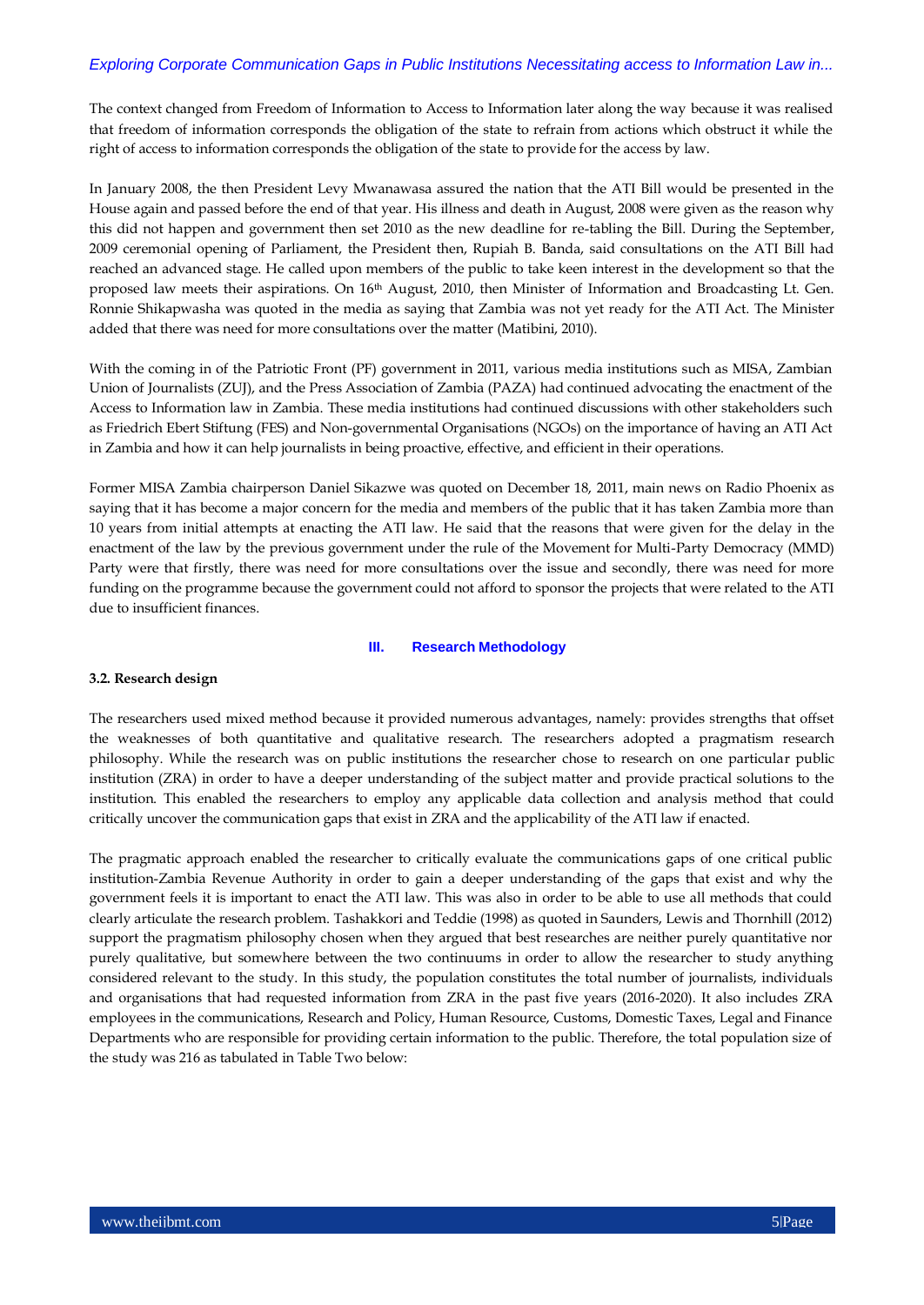| <b>Population Category</b>            | <b>Category Size</b> |
|---------------------------------------|----------------------|
| Civil Society Organisations           | 05                   |
| ZRA departmental officials HQ         | 06                   |
| ZRA provincial officers               | 48                   |
| Ministry of Information officials     | 5                    |
| Ministry of Justice officials         | $\overline{4}$       |
| Media fraternity                      | 25                   |
| Law Association of Zambia officials   | 3                    |
| Individuals & organisations that have | 120                  |
| requested for information from ZRA    |                      |
| <b>TOTAL POPULATION</b>               | 216                  |

**Table Two. Breakdown of the population**

Purposive sampling was used because the researchers wanted to only deal with specific departments that are involved in information disclosure. Later specific officers in those departments that provide information were selected as respondents for the research purposively. This is because the researcher wanted to interview the specific people that disclose information to the public in order to understand the real situation. For external respondents, a list of all those who requested for information from ZRA in the past five years was obtained. Since the number was relatively small at 216, all the elements were picked as part of the sample. Purposive sampling was adopted in this study since it assisted in getting key informants who had rich knowledge of data because of their experience, expertise and role in information dissemination in the organisation. (Neuman, 2005)

The sample for the research included the entire population of those organisations and individuals who had requested information from ZRA as well as purposively selected members of staff of ZRA as tabulated in Table Two above. The researchers used the entire population because it was manageable. This was also because the researcher wanted to increase the validity of the research results.

## **IV. Data collection instruments**

This study used both the questionnaires (for journalists, individuals and organizations that have requested information from ZRA) and face-to-face in-depth interviews for ZRA staff. Self-administered questionnaires were used in order to give respondents ample time to fill them in at their own time due to their busy schedules. For internal staff detailed faceto-face interviews were conducted in order to understand the real circumstances surrounding their information disclosure practices. The detailed interviews were used for collection of deeper and detailed information as the respondents had no limit (unlike on questionnaires) on the amount of information they could give. To counter the problem of the inability of the interview to collect quantitative data, questionnaires were used. The use of the questionnaire also allowed the researcher to collect both qualitative and quantitative data using one instrument, in line with the research philosophy and research design adopted. Another advantage of the questionnaire was that it enabled the researchers to collect voluminous data from a large sample in a shorter space of time. This is because it was possible for the respondents to complete the questionnaires without the assistance of the researcher, which allowed the researcher to concentrate on face-to-face interviews with internal staff. Therefore, the questionnaires saved much of the researchers" time since voluminous data from many respondents was gathered in a short space of time at a lesser cost.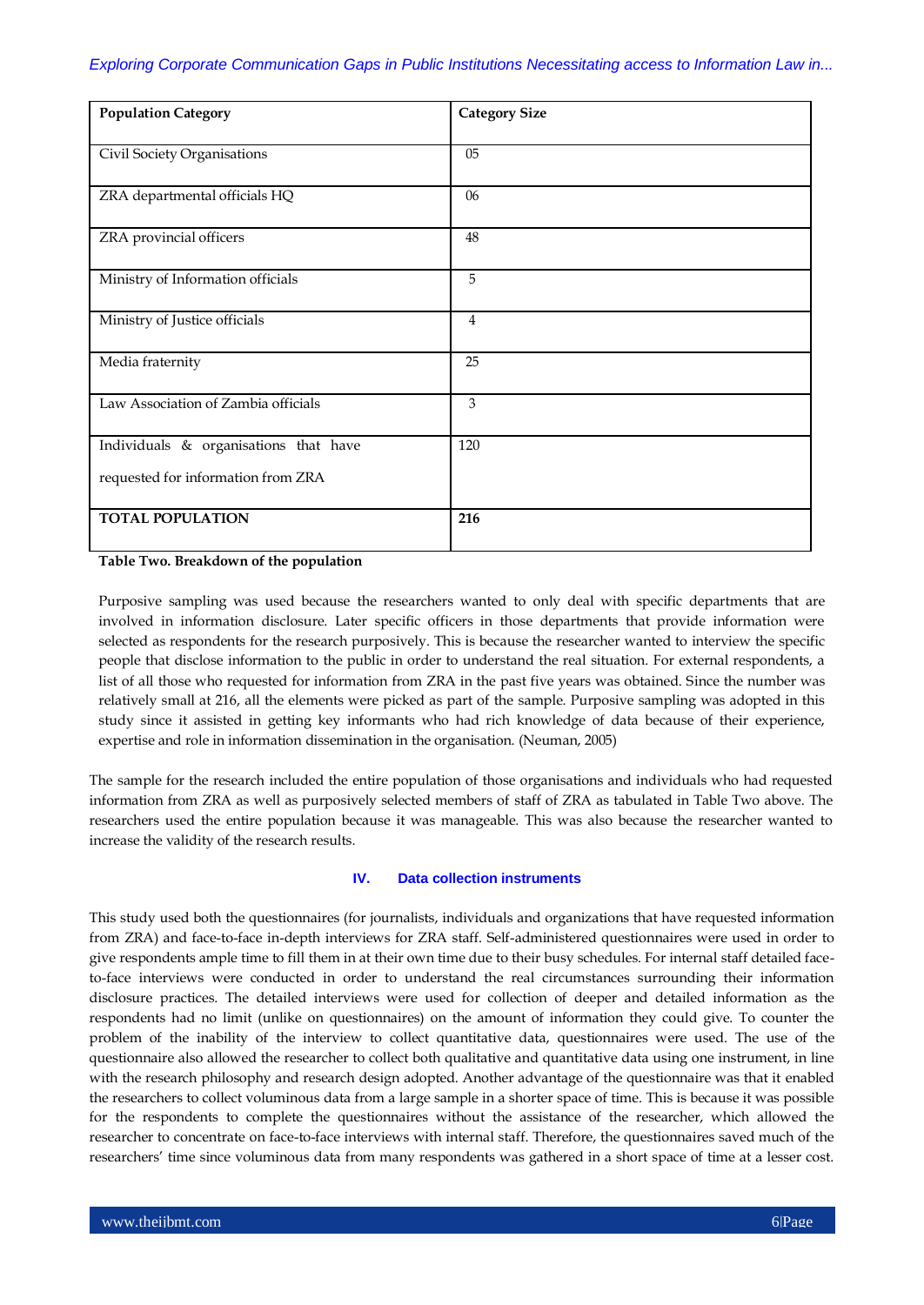As for its inability to capture non-verbal expressions, one other instrument (face-to-face in-depth interview), was used to counter the problem through data triangulation.

#### **Presentation of findings**

#### **4.1 Demographic details**

#### **Gender**

Out of the total of 215 respondents that were interviewed, 67 percent were male and 33 percent were female. Though this gender representation may not mean much because the research involved interviewing both individuals and organisations who requested for information from ZRA, it simply means that the majority of people who filled the questionnaire were male. It does not in any way mean that more men requested for information from ZRA than females.

In terms of age distribution, among the respondents, 47 percent were aged between 25 and 35 years, 26.5 percent were aged from 36 to 45 years, 13.5 percent were below 25 years while 13 percent were from 46 to 55 years. No respondent was above 56 years. The majority of the respondents were in the age range of 25 to 35 years while the minority were in the age range of 46 to 55 years.The reason why there was no one in the age range of 56 and above could be because 55 is the age for early retirement in the country and that in most cases responsibility to fill a questionnaire or to request information for organisations is given to younger and energetic employees who are probably junior officers.

## **Level of education**

The minimum level of education of all the respondents was a diploma and this represented 40 percent of the respondents. The rest had gone beyond the Degree level in terms of education and these represented 60 percent of the respondents. This meant that all the respondents were well informed and able to make rational decisions regarding the researched subject matter. This high education rate led to the collection of quality data as all the respondents were well enlightened. In line with the Public Sphere theory adopted in Chapter Two above, it means all the respondents were able to engage in constructive public debate and able to influence public policy on critical issues. **Occupation**

The largest composition of the respondents were journalists who were 129 out of 215 representing 60 percent of the total respondents, followed by economists and business executives both at 13.48 percent and the rest of the respondents came from varying professions representing 13.02 percent. Journalists were the majority because of their nature of work of news gathering and information dissemination to the public. A respondent in the in the Corporate Communication Unit disclosed that the Institution received an average of four press queries per week from Journalists. "ZRA receives approximately four press queries per week from journalists seeking various types of information which we endeavour to respond to within 48 hours," the respondent said. The respondent disclosed that most of the information sought was to do with tax information and revenue collection performance. The respondent further revealed that that economists sought for various statistics from the Authority for their economic analysis and reviews while business executives also sought for tax statistics and information for their business planning, decisions and consultancy services. Others sought for tax information from ZRA for their academic purposes, the respondent said. However, the respondent disclosed that the institution does not respond to information requests that seek information that borders on confidential tax matters. The respondent said the institution can only divulge such information under a court order or under specific regulatory conditions. Figure Five above shows the distribution.

#### **4.2 Awareness of the ATI Bill**

From the sample of 215 interviewed, 66.98 percent of the respondents were aware of the proposed Access to Information Bill while the rest were ignorant. The information is presented in Figure Six above. The higher percentage of awareness was among the journalists who for obvious reasons are among the professions that have been advocating for the enactment of the ATI law. Journalists through their various mother bodies such as the Media Institute of Southern Africa (MISA) have been advocating for the enactment of ATI law to ease the challenges they face in accessing information from government ministries and public institutions. This is because the law is anticipated to help them in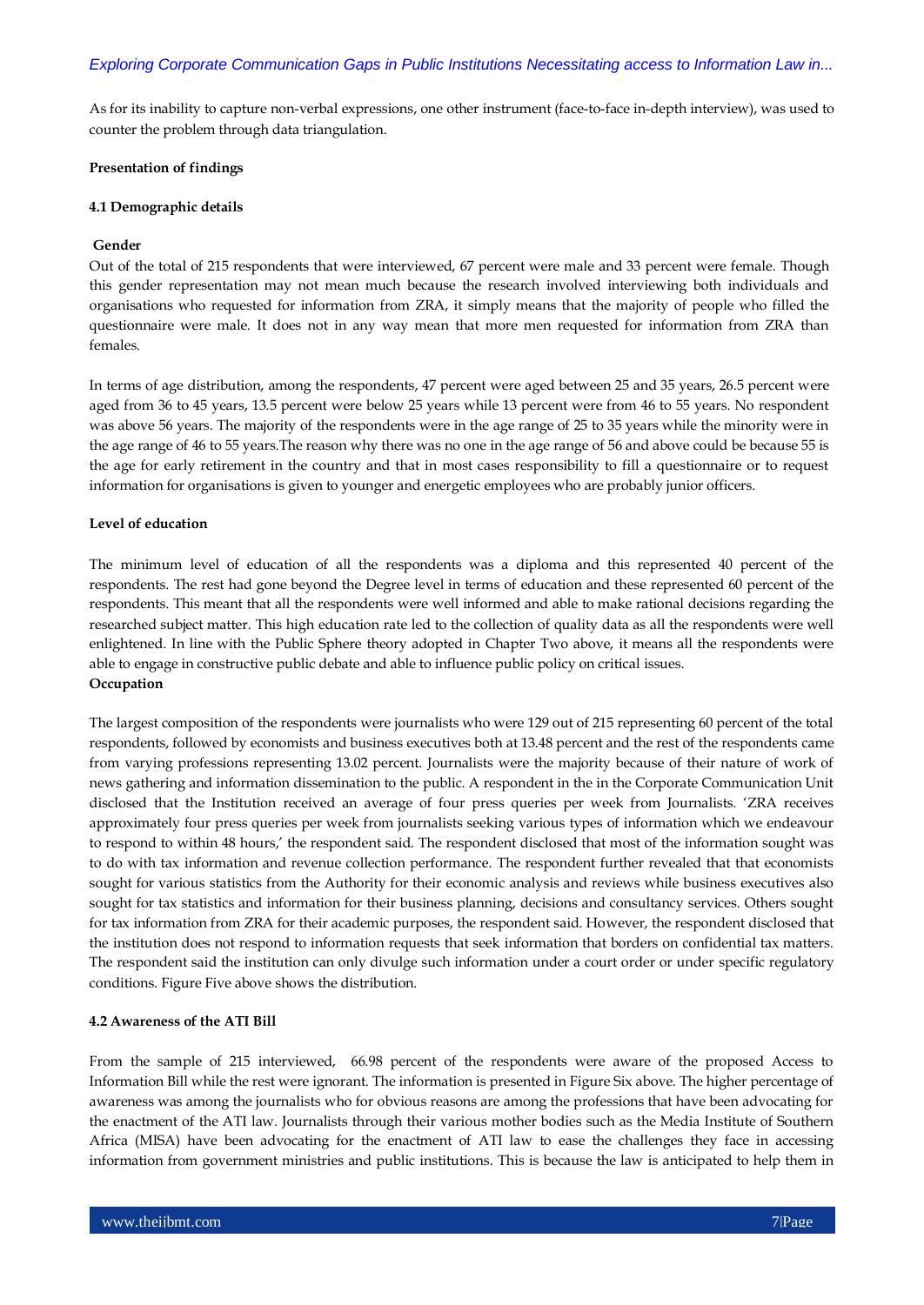the execution of their work. The law if enacted will greatly serve the interests of the media who generally struggle to access critical information from public institutions.

The higher awareness rate is also due to the fact that there has been a lot of publicity surrounding the enactment of the ATI law in the recent years due to high profile corruption alleged cases involving various procurement cases. These cases include the procurement of 42 fire tenders at 42 million dollars, procurement of ambulances, construction of roads and other public infrastructure. These cases have led to various civil society organisations, the church and nongovernmental organisations to advocate for the immediate enactment of the ATI law in order for the public to be empowered to seek for correct information from relevant authorities on such matters of public interest.

It can also be noted that 96.9 percent of all the journalists interviewed had actually read the Bill proving that journalists were more interested in the law. For the other professions, the majority had not read the proposed law obviously due to the fact that the proposed law doesn"t really concern them much. It may also be due to the fact that the law was still in a proposed bill and therefore did not attract a lot of attention. For instance, out of the 29 economists interviewed, 24 of them had not read the proposed law representing 82.8 percent unawareness rate, similarly out of 29 business executives that were interviewed only one had read the proposed law representing 96.6 percent unawareness rate. For the other professions, only three out of 28 had read the proposed Bill. The higher unawareness rate could also be attributed to the fact that the proposed ATI release to the public was not highly publicised by the government for people to read it, understand and comment on it. The government was also quick to disclose that it had withdrawn the proposed Bill from Parliament for it to be refined further which obviously discouraged people from reading it. The unawareness rate could further be attributed to the poor reading culture by most Zambians.

#### **4.3 ZRA's disclosure of information**

The research involved the entire population of all those who requested information from ZRA in the past five years from 2016 to 2020. Out of the total number of 215 interviewed, 172 of them received the information they requested representing 80 percent while 43 did not receive the information representing 20 percent. The higher positive response rate was attributed to ZRA's emphasis on communication with external members of the public as guided by its Communications Policy and Procedures (2018). The Policy provided that all the queries received were to be responded to within 48 hours by the Corporate Communications Manager or any other person tasked to do so. For other requests for information, it was discovered that various requests for information were being received through various offices such as the provincial offices, Research and Policy Department, HR and the Commissioner General"s office. It was established that such requests took longer to be responded to due to administrative or bureaucratic reasons. This situation created bureaucratic challenges as all the requests were channelled to the Commissioner General"s offices for express approval. Feedback and actioning for these requests took a bit of time as established by the research. Therefore, is expected that all corporate communication practitioners in public institutions will take keen interest in the pending law so that they don"t fall victim to it when enacted. A respondent in the Corporate Communications Office disclosed that some queries or information requests went un-responded to because they bordered on disclosure of confidential information or were not clear in terms of what information was being sought. However, a review of the information request flow in the organisation revealed that some physical information request letters were lost in the process as there was no proper filing system for the requests from different offices. The process review also discovered some bureaucracy in the process of handling information requests in the institution. The research discovered that some of the requests came through physical letters while others came electronically through emails hence very difficult to trace. The feedback mechanism was also not clear as some of the respondents disclosed that even if they were given the information they requested, they did not receive a call nor email informing them that their information was ready. They said they found their information when they physically followed up. The respondents claimed that there was no feedback mechanism to explain the reasons why the information was not given to them. But a respondent in the Corporate Communications office disclosed that feedback was always given even to those that request confidential information. Meanwhile, the in-depth interview with an officer in the Research and Policy Department revealed that feedback was not given to some of the information requesters because they did not provide any contact details. The respondent also disclosed that the Department received a lot of formal and informal requests for information which made it difficult to get back to all of the requesters.

In line with the Management theory adopted for this research it true that communication skill and ability of those that engage in communication is critical. Due to the fact that not all those that were involved in disclosure of information in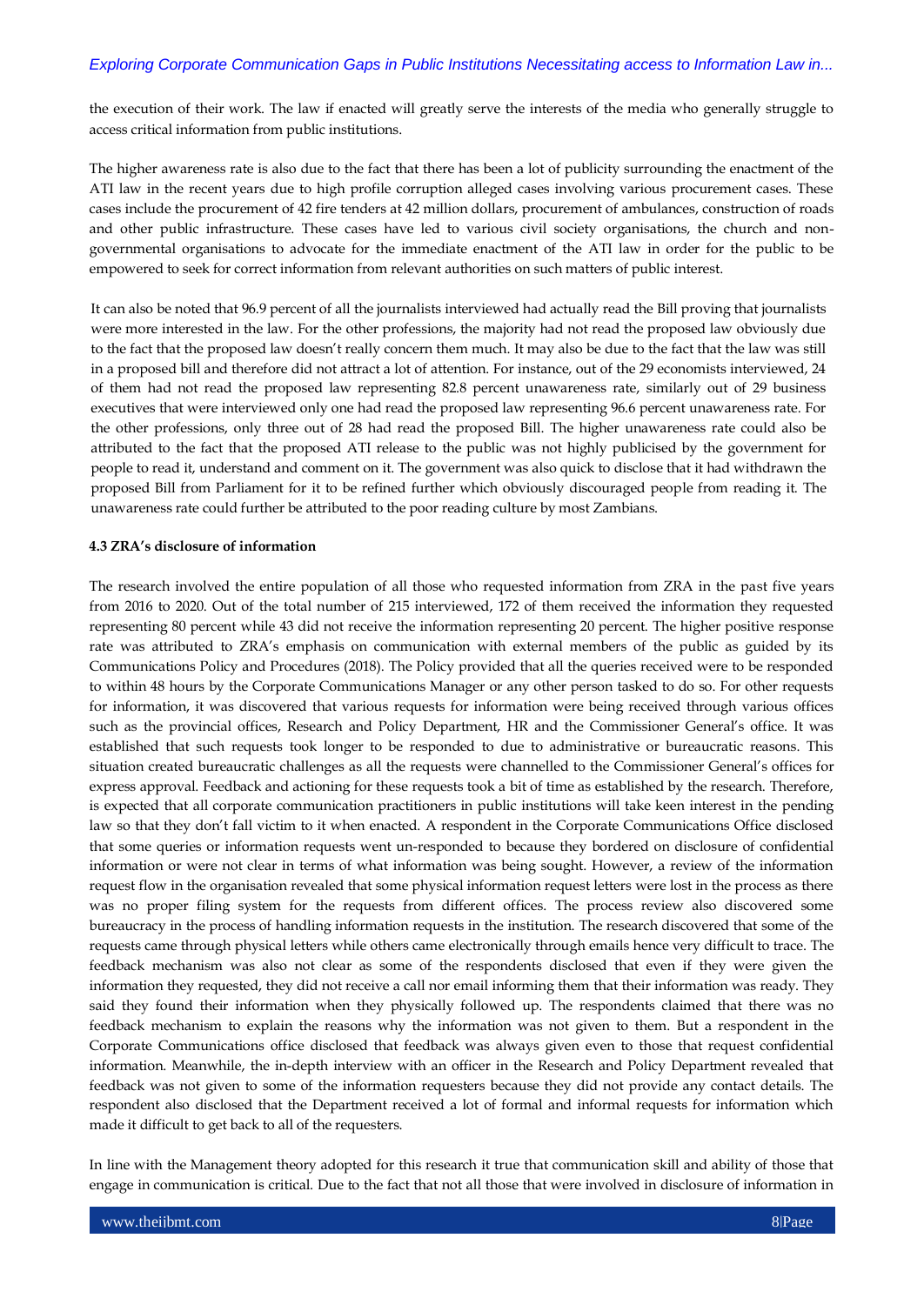the Institution were public relations officers, the levels of importance they attached to communication was different hence affecting the flow of communication with the public. The analysis of data revealed that respondents solicited for various types of information ranging from personal tax information, tax statistics, tax profiles of other people/businesses and information regarding ZRA"s performance/operations. They did not however, seem to know that some of the information they were requesting for such as tax information about other individuals or companies was classified as "confidential information" in the tax laws. Although according to tax statutes reviewed, disclosure of some tax information about third parties was prohibited under confidential clauses, it was discovered that 29 out of 215 respondents representing 13.5 percent out of the 20 percent non-response was directly attributed to requests that sought for confidential information while the remaining seven percent could be attributed to requests that were lost administratively or not responded to for other reasons. The majority however requested for information on ZRA"s performance and operations representing 40 percent of the total number of respondents followed by those who asked for tax information at 26.5 percent. 43 out of 215 asked for personal tax information representing 20 percent. Table Five below tabulates this information.

Further, the respondents were asked whether they felt that they had the right to seek for information from public institutions like ZRA and the responses were as presented in Table Six below. Through the review of ZRA"s information channels such as website, social media platforms, annual reports and other printed materials, it was however established that some of the requested information was readily available. The information was also disseminated through ministerial budget speech, budget highlight, public presentations, press releases and public events such as agricultural shows as disclosed by a respondent from the Corporate Communication Unit. The research established that ZRA had a practice of holding quarterly press briefings for release of revenue collections and other information concerning the operations of the Authority all aimed at enhancing transparency and accountability as well as to enhance mutual understanding with its various stakeholders in line with the System theory highlighted in Chapter Two. ZRA because of its nature of business of tax collection that affects everyone had a deliberate policy of engaging all its stakeholders in order to promote tax knowledge. It was, however, discovered by the researcher that some of the channels that the Authority used to disseminate information to the public were not widely accessed by members of the public hence making the information not reach the intended target. These channels included the website, television, radio, annual reports, Facebook and brochures. This led to the high unawareness rate among members of the public about ZRA"s operations and performance despite the information being readily available on these platforms.

When respondents were asked whether they felt they had the right to seek information from public institutions, out of the total 215 respondents, 186 representing 86.5 percent felt that they had the right to seek for any information from public institutions like ZRA regarding their operations or mandate as compared to only 13.5 percent who thought they had no right to do so. On the other hand, 93.3 percent of the respondents felt that ZRA still needed to be compelled to provide information to members of the public and 6.7 percent felt the opposite. This majority view that ZRA and other public institutions should be compelled to provide information to the public as requested.

## **Ways of enforcing disclosure**

93 percent of the respondents were in favour of the Government"s move to enact the Access to Information law which they felt would enable them freely access information from public institutions. They indicated that the access to information would enable them to hold public officials accountable and also enable them make informed decision or participate in public discussion from an informed perspective in line with the Public Sphere theory. Only seven percent were not in favour of the move.

Further analysis of the information revealed that 100 percent of journalists, economists and business executives want the Access to Information Bill enacted into law while the other professions were equally divided. The high number of people calling for the enactment of the ATI law was probably because of the difficulty people face when accessing information from various public institutions. Public institutions are custodians of various information which is critical for decision making or business purposes and accessing this information is of great benefit to members of the public. Zambia Revenue Authority in this case is the only custodian of all tax information in the country. Any person wishing to access tax information has to deal with ZRA and if the institution is unable to provide the information then it means the person can only speculate or use incredible information from unverified sources. Similarly, most public institutions are unique sources of specific information and their inability to provide information to members of the public affect their ability to make formed decisions. Access to information is critical to informed decision making and public discussion as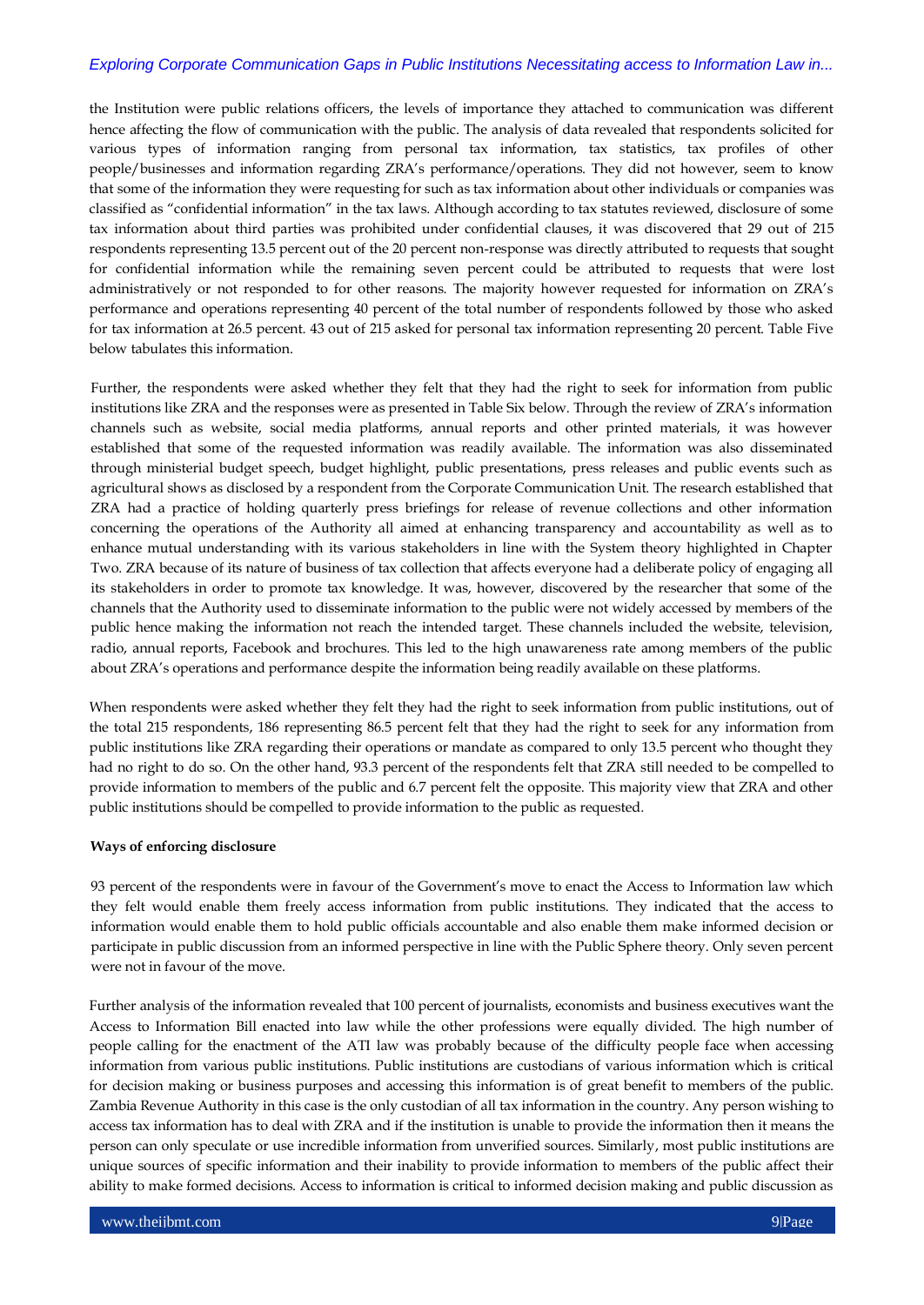highlighted by the Public Sphere theory discussed in Chapter Two. The analysis of the information showed an interesting aspect because despite all the respondents from the three professions calling for the enactment of the ATI law some of them were unaware of the proposed law and had not even read it.

The culture of secrecy is perceived to be very high in Zambia as highlighted by the MISA report of 2010 hence the reason why people want ATI law. For instance, all the public procurements that have raised dust such as the 42 fire tenders, two years down the line no government official has offered satisfactory explanation to the public despite acknowledging that the supplier could have not been the best evaluated bidder and that the quoted purchase amount was way too high.

#### **Duration to receive information**

Among those who asked for information from ZRA and were given, 25 percent received the information they asked for in less than two days or 48 hours as stipulated by the ZRA Communications Policy. According to what was established, this number was mainly composed of journalists who requested for direct information through face-to-face interviews or press queries to the Corporate Communications Manager. These queries are instantly answered by the Corporate Communications Manager who is the spokesperson of the institution in line with the ZRA Communications Policy. The majority of respondents with a representation of 41.9 percent received the information in less than 14 days but more than two days. The remaining 33.1 percent received the information after 14 days. This means that the majority of requests (75 percent) were responded to way beyond the period stipulated by the Communications Policy, making ZRA fail to live to its own promises. "The delay in providing the sought information could be attributed mainly to either the information being sought is complicated and needs to be compiled or that the officers tasked to provide the information were pre-occupied with other important assignments as this was given as any other duties to them,' the respondent in the Corporate Communications Unit disclosed. According to the proposed Access to information Bill, all information requests should be responded to within 14 days. This means that if the Access to Information Bill was passed into law in its current state, ZRA would be held accountable for not responding to 33.1 percent of requests within the 14 days' period.

It was established during the research that ZRA had no information officers specifically tasked to provide information to members of the public. The responsibility to provide requested information was given to any officer who by his/her designation deals with the requested information. All press related queries were directed to the Corporate Communication Manager whose mandate is to communication. The current information request flow chart in the institution created some bureaucracy in the movement of the information requests from the entry point up to the Commissioner General and finally to the officer responsible in respective departments. Forty-eight percent of the respondents maintain that successful implementation of the access to information regime depends on a variety of factors such as nature of judiciary, technical and political willingness of the establishment. This means that even if the access to information law is enacted into law the full implementation may not be possible due to the above highlighted factors.

When asked whether ZRA communicates effectively with various stakeholders, 46.5% of the respondents disagreed with the sentiment, seconded by those who were neutral about it at 26.5 percent while 13.5 percent strongly disagreed. Seven percent of the respondents agreed with the assertion and 6.5 percent strongly agreed. Among the respondents who disagreed that ZRA effectively communicates with various stakeholders, a good number were journalists as seen from Table 12 below where 86 out of 100 of those who disagreed were journalists while 14 were from other professions. Out of all the professions, only journalists and business executives strongly agreed with the statement. For economists, 15 out of 29 were neutral while 14 agreed with the statement and for the business executives, 15 out of 29 respondents strongly disagreed while 14 remained neutral.

Asked further, what information they wanted ZRA to be communicating to them, 42.3 percent of the respondents indicated that they would like ZRA to be communicating information on its performance and operations. Tax statistics and tax information of other people/businesses were each represented by 20.9 percent of the responses whereas personal tax information had 15.8 percent of the responses. This means that 20.9 percent of respondents want ZRA to be communicating or providing information on confidential tax matters of third parties as indicated. It further means that this percentage would favour the enactment of Access to Information law which would enable them to access this type of information. Table 13 below shows this information.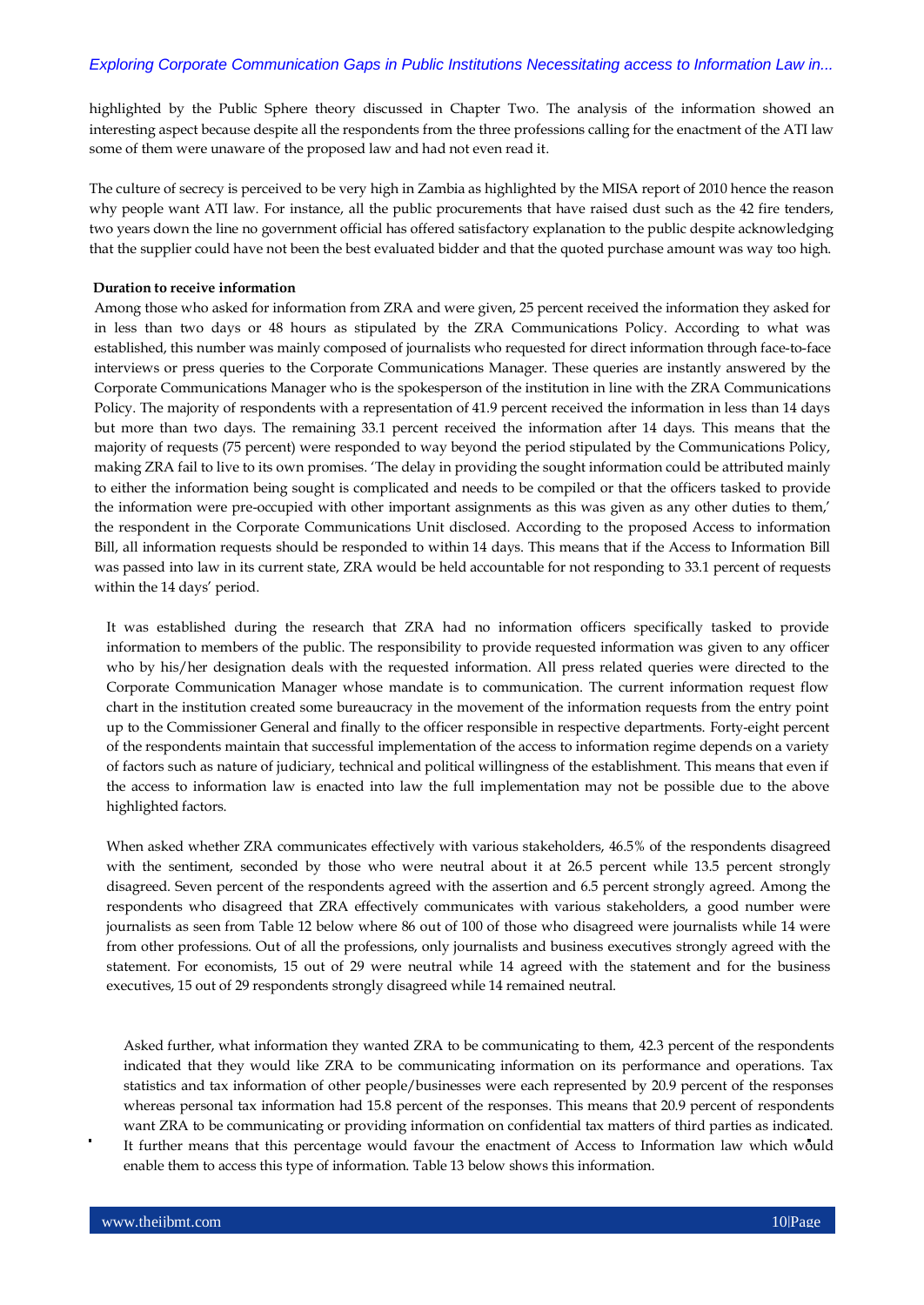| What type of information would you like ZRA |           |         |
|---------------------------------------------|-----------|---------|
| to be communicating to you?                 | Frequency | Percent |
| Personal tax information                    | 34        | 15.8    |
| Tax statistics                              | 45        | 20.9    |
| Tax information of other people/business    | 45        | 20,9    |
| Information on ZRA performance/operations   | 91        | 42.3    |
| Total                                       | 215       | 100.0   |

## **Table showing types of information**

## **ZRA's rate of compliance**

When asked further whether ZRA would be compliant with the provisions of the proposed ATI Bill if the Bill was enacted into law in its current state, the majority of the respondents at 46.5 percent disagreed, 33.5 percent strongly disagreed and only 6.5 percent agreed while 13.5 remained neutral. This information translates to the fact that the majority of the respondents felt ZRA was not doing enough in terms of provision of information to members of the public. It is such assertions that are making it necessary for the enactment of the Access to Information law in the country. As long as citizens feel public institutions are not doing enough to communicate effectively and are not transparent, calls for the enactment of the Access to Information law would continue. Table 14 above shows the information. However, the research discovered that ZRA has done a lot to improve its information dissemination. To show this commitment, the institution revised its Communication Policy, modernised its website which is now rich in information, expanded its Corporate Communication Unit in terms of staff and consistently held press conferences to disseminate various information. The researcher however discovered further that despite ZRA"s Corporate Communication"s Unit being relatively big with eight staff compared to other public institutions, there was no specific officer or officers in the organisation specifically mandated to deal with information requests from members of the public. Therefore, if the ATI was to be enacted today, ZRA would have challenges complying with the law in terms of lack of information officers responsible for providing information and duration taken to provide the requested information. While the law prescribed 14 days as the maximum duration, it has been seen from Table 10 in this Section that ZRA took more than 14 days to respond to 33.1% of the requests received as well as 20 percent of request went unresponded to as shown in Figure Seven in Section 4.6 above.

## **4.5 Channels of communication**

Through detailed one-on-one interview with a respondent in the Corporate Communication Unit, it was discovered that the institution has enhanced its corporate communication activities through radio, television, website, newspapers, outdoor advertising as well as its social media platforms such as Facebook, Twitter, Instagram, YouTube and LinkedIn. The respondent disclosed that the institution had publicity contracts with the national broadcaster Zambia National Broadcasting Corporation (ZNBC), Diamond TV, three daily newspapers namely Zambia Daily Mail, Times of Zambia and Daily Nation and one radio station in all the 10 provinces of the country. The respondent said every week ZRA featured on these radio stations to disseminate information to the public. The respondent disclosed further that ZRA used these channels to disseminate information on tax performance and other tax education matters relating to the institution. He further disclosed that the institution printed various materials such as the Annual Report, brochures and leaflets that contained a lot of institutional information which were at the disposal of the members of the public. The respondent emphasised that the key things that guided the provision of information to members of the public were the tax laws and the Communication Policy of the institution. He said the institution always endeavours to avoid the disclosure of confidential information as prescribed by the various tax laws in order to avoid litigation. The respondent disclosed further that the institution had just revised its Communication Policy in order to effectively communicate with the public.

The researchers established in-depth interviews that every quarter and annually ZRA released information regarding its performance and operations through press conferences. The question that begged an answer was why the majority of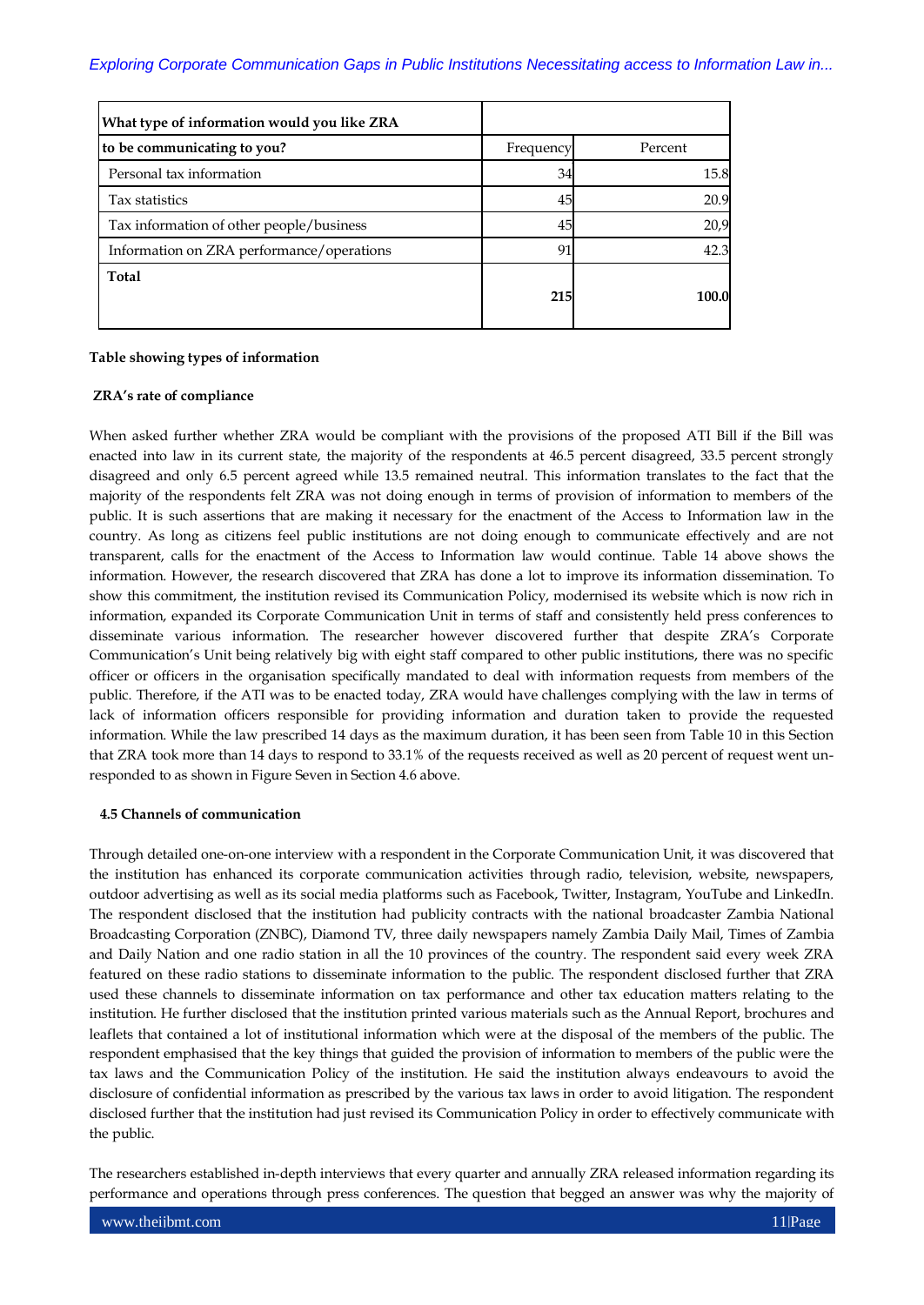the respondents claimed were not able to get this information which was in the public domain? This question was answered by Table 15 below which showed that most of the respondents did not access the communication channels used by ZRA. Table 15 below shows the ZRA communication channels commonly used for dissemination of information to the public and how accessible the channels were to members of the public. The Table shows that a majority of the respondents at 50.2 percent accessed ZRA information through the ZRA website and the internet, 25.1 percent accessed through the radio and TV, 18.6 percent through the newspapers and only a partly six percent had access to such information through social media.

The respondent in the Corporate Communication Unit when asked about the pending ATI legislation said the institution would adjust accordingly if the ATI law was enacted which he believed would be in line with the current tax laws in terms of confidentiality clauses.

## **ZRA's accountability as a public institution**

In terms of accountability of ZRA as a public institution, none of the respondents agreed with the assertion that ZRA was accountable, while 33 percent disagreed. Equal percentages of respondents strongly disagreed and remained neutral. Accountability in this concept meant ZRA"s obligation to account for its activities, accept responsibility for them, and to disclose the results in a transparent manner. Table 16 above shows this information.

On the relationship between access to information and good corporate governance, 93.5% of the respondents overwhelmingly said there was a relationship. Only 6.5 percent disagreed with the statement. Additionally, the majority of the respondents at 80 percent believed that the access to information law if enacted would enhance corporate governance in the country since public institutions would be compelled to be transparent and accountable, thereby, providing information to members of the public. Out of the total respondents 6.5 percent said the enactment of the ATI law would not in any way enhance corporate governance while 13.5 percent did not know.

## **4.6 Type of information needed by the public from public institutions**

This first research question was developed to try and understand what gap exists between the information communicated by public institutions like ZRA and the information the members of the public want to access. Ideally, communication is supposed to create mutual understanding and if there is no mutual understanding then it means the communication is not effective. The research established that respondents were interested in getting information on ZRA performance and operations, tax statistics, tax information of other people/businesses and personal tax information as indicated in Table 13 in Section 4.6 above. Though tax information about other people/businesses was classified as confidential information under the following tax clauses Sections 21 of the ZRA Act, Chapter 321; Section 175 of the Customs and Excise Act, Chapter 322; Section 8 of the Income Tax Act, Chapter 323; and Section 37A of the Value Added Tax Act, Chapter 331, people were interested in accessing this type of information. It was established further that respondents wanted public institutions to internal matters such as recruitments as disclosed by a respondent in the Corporate Communications Unit. It was disclosed that respondents wanted to know how certain officers in the organisation were recruitment in order to establish whether the recruitment process was fair. It is obvious that people would take advantage of the Access to Information if enacted to access this type of information. If the ATI law was enacted in its current form, it is obvious that members of the public would begin to request for this type of information. This would enhance accountability on tax matters since individuals and companies would be under scrutiny. This is part of the information that ZRA was not currently communicating to the public because of confidentiality clauses. This is one of the communication gap that was established that is leading to the calls for enactment of the ATI law. Secondly, it was also established that as much as ZRA endeavoured to make available as much information as possible, some of the channels used for the dissemination of the information were not widely accessed by the intended recipients of the information, thereby making the information inaccessible. However, it has been established that ZRA has taken deliberate steps to improve its communication by expanding its Corporate Communications Unit and improving its channels of communication such as the website as well as entering into publicity contracts with media institutions in order to effectively communicate with its stakeholders.

## **4.7 The need the Access to Information law in Zambia**

Under this research question, the researcher wanted to understand the real reasons why the country needs the ATI law. The review of the proposed ATI law as highlighted in Chapter Two above indicates that the essence of the law is to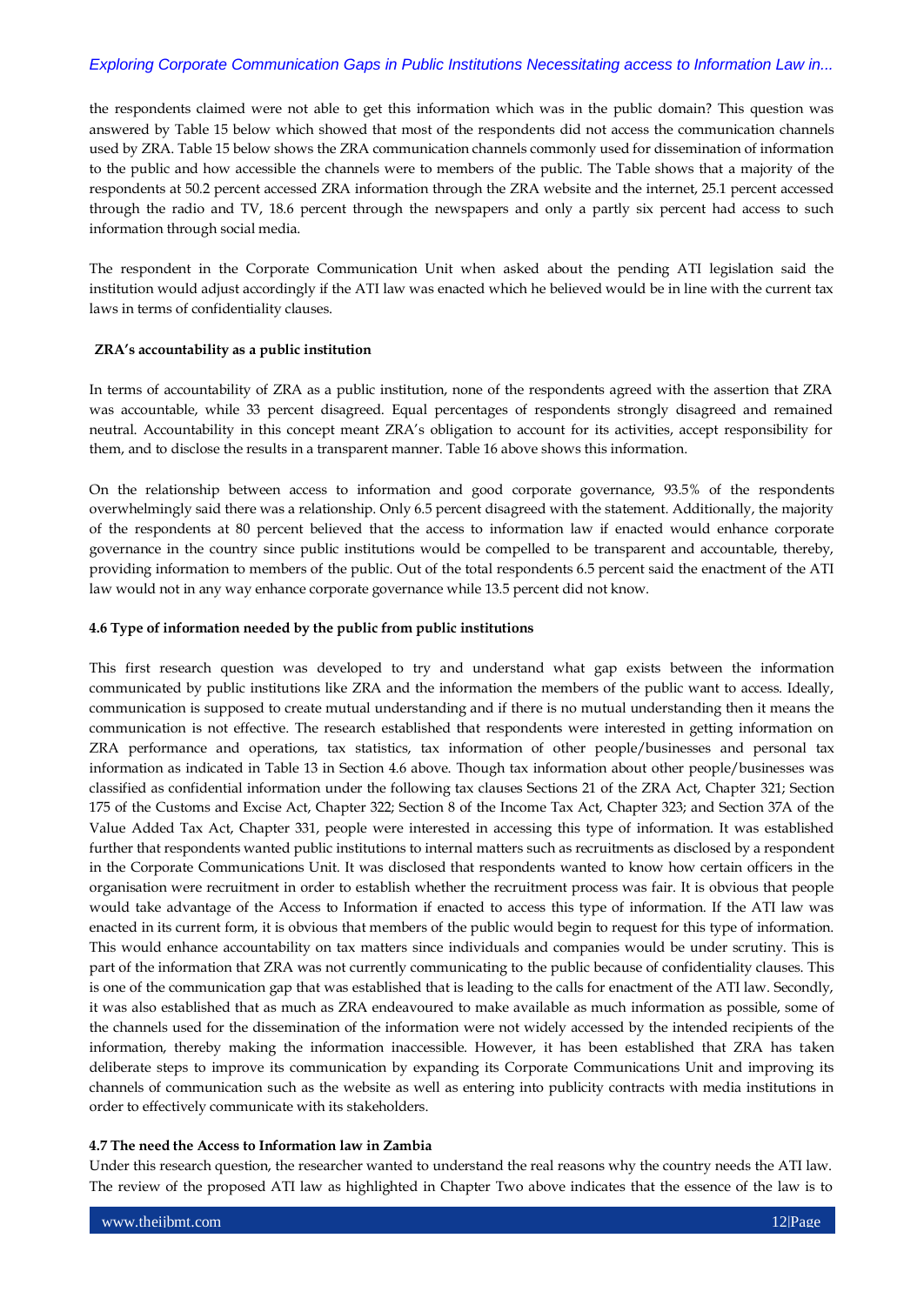make public organisations more open, transparent and accountable to the public. It was highlighted in the proposed Bill that ATI law was a cornerstone of a democratic society. It was discovered through the research that respondents felt public institutions in the country were not very transparent in their operations and felt the ATI law would enhance transparency and accountability. According to Table 16 in Section 4.8 above, the majority of the respondents at 33.5% strongly believed that ZRA as a public institution was not accountable hence the need for the ATI. Additionally, as seen from Figure 8 in Section 4.6 above, the majority of the respondents representing 93% were in favour of government enacting the ATI law. It was further discovered that the enactment of the ATI law would enable public institutions like ZRA to satisfy the information need of members of the public thereby making the public more enlightened for informed decision making as well as engage in constructive public debate to influence policy as highlighted by the Public Sphere theory. The Act would make taxpayers to be more knowledgeable about the institution and taxes in general leading to enhanced revenue collection in the country. 46.5% of the respondents disagreed with the assertion that ZRA was communicating effectively hence agreeing with the move by the government to enact the ATI law.

## **4.8 Challenges faced by stakeholders when accessing information from public**

46.7 percent of the respondents said the only challenge they faced was that the requested information was not provided on time, 33.3 percent said they faced bureaucratic challenges where they were asked to visit different offices to follow up on their requests and 20 percent faced other challenges. The respondents disclosed that in most cases they had to follow up on their requests several times before being provided with the information. Internally, through in-depth interviews the respondents indicated that most of the information requests were not clear in terms of the information solicited which posed a challenge to officers tasked to provide the information. They disclosed that most of the times they needed to retrieve the solicited information from various sources which took a bit of time. See Figure Nine below which shows the information. The review of ZRA's information request procedure showed that the process was quiet bureaucratic especially for the requests that came from outer stations. This is because the requests had to be channelled to Lusaka for approval. This process took a bit of time hence the delay to provide the requested information. It was also established that requests that came through emails were easily forgotten because they were very difficult to follow up.



## **Challenges faced by information seekers**

Therefore, ZRA as a public institution could use such provision to put systems in place and begin to make this type of information public and accessible. This provision of the proposed ATI can be used as a communication benchmark for public institutions for enhanced communication with stakeholders. By so doing public institutions will effectively enhance their corporate communication activities for the benefit of the public. Public institutions including ZRA can further adopt the proposed ATI law as a communication guideline. During the review of the information that has been made public by ZRA on its various communication channels such as the website, Facebook and brochures, most of the information specified in the proposed ATI law that should be made public is missing. To this effect, the institution can use the proposed law to cross check the information that it has not yet made public and begin to make it accessible for the benefit of the public.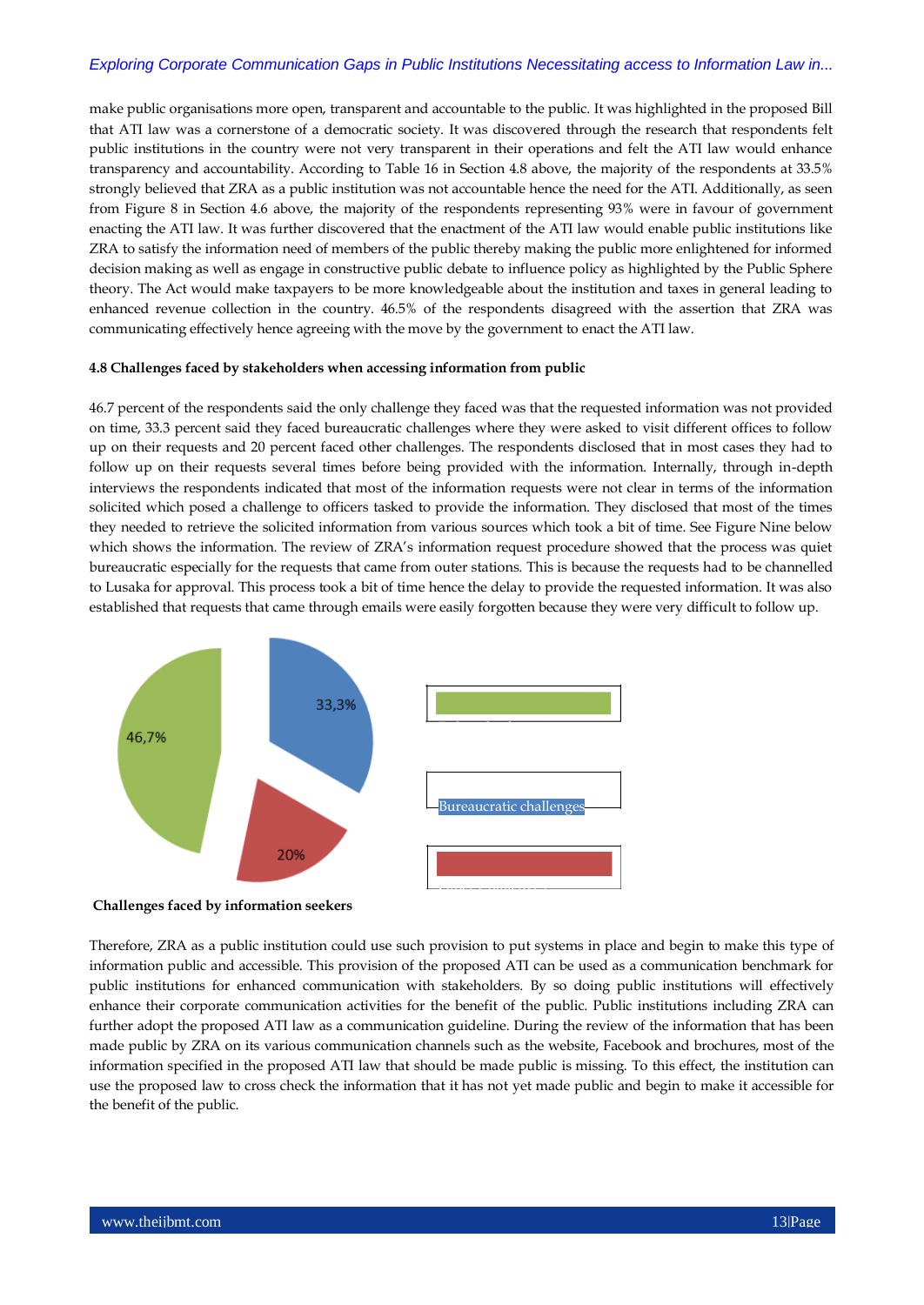#### **V. Conclusion and Recommendations**

## **5.1 Conclusion**

As Zambia moves towards the enactment of the Access to Information law, public institutions like ZRA need to be ready to be more accessible, transparent and accountable to the public. It has been established that members of the public go through various challenges in accessing information such as bureaucracy, delayed provision of information and other challenges. The institution needs to therefore deal with the bureaucratic challenges and other challenges that people face when requesting for various information since information is critical for informed decision making. To gain the support of all critical stakeholders, the institution needs to engage in strategic, open and effective communication at all times in order to meet the expectations of all its stakeholders in line with its mission statement "to optimise and sustain revenue collection and administration for a prosperous Zambia." It is through corporate communication that ZRA"s critical relations with various stakeholders such as taxpayers is enhanced leading to increased tax compliance.

Nevertheless, the enactment of the ATI law is expected to compliment corporate communication in the country by making public institutions like ZRA communicate and provide information to members of the public who solicit for it. Therefore, the ATI law needs to be enacted soon in order to enable the public access vital information from public institutions. The solicitation of specific information by members of the public means that there is a gap between the information the Authority discloses voluntarily and what the people want. This gap is what the Access to Information law intends to fill.

## **5.2 Recommendations**

Based on the research findings, it is recommended that:

- a) Zambia Revenue Authority immediately develops a public information disclosure mechanism coordinated by the Corporate Communication Unit in order to deal with the challenges that members of the public face when seeking information from the institution. Ideally Corporate Communications Unit should be the gateway for all information requests and disclosure in the organisation.
- b) The proposed ATI Bill be enacted into law as soon as possible in order to enhance transparency and accountability in public institutions. The law is expected to compel public institutions to provide information to members of the public thereby eliminating the current culture of secrecy associated with most public institutions.
- c) The institution provides requested information within 14 days from the day of receipt of the request rather than the current situation where at least 34% of the requests take more than 14 days to be processed.

#### **REFERENCE**

- [1.] African Women"s Development and Communication Network. (2009). Nairobi. Pafido Enterprises
- [2.] AIE / Access Info Europe (2006) "*Access to Information: A Fundamental Right, a Universal Standard*." Briefing Paper. Madrid: Access Info Europe.
- [3.] Anyanwu, E. U; Akanwa, P.C; and Ossai-onah, O.V. (2013). "*Freedom of information bill, its relevance and challenges in national development: the Nigerian experience*". *Library Philosophy and Practice (e-journal)*. 1030. <http://digitalcommons.unl.edu/libphilprac/1030>
- [4.] Armstrong, E. (2005). Integrity, Transparency and Accountability in Public Administration: Recent Trends, Regional and International Developments and Emerging Issues. United Nations, Econ mic & Social Affairs, 4.
- [5.] Barnett, L. A. (1991). *Characterizing playfulness: Correlates with individual attributes and personality traits.* Play and Culture, 4, 371-393.
- [6.] Barten, L. (2018). *Small Business Communications & Etiquette: Business Communication Strategies.* Retrieved on May 12, 2018 from on: [\(http://smallbusiness.chron.com/business-corporate-communications-strategy-2855.html](http://smallbusiness.chron.com/business-corporate-communications-strategy-2855.html)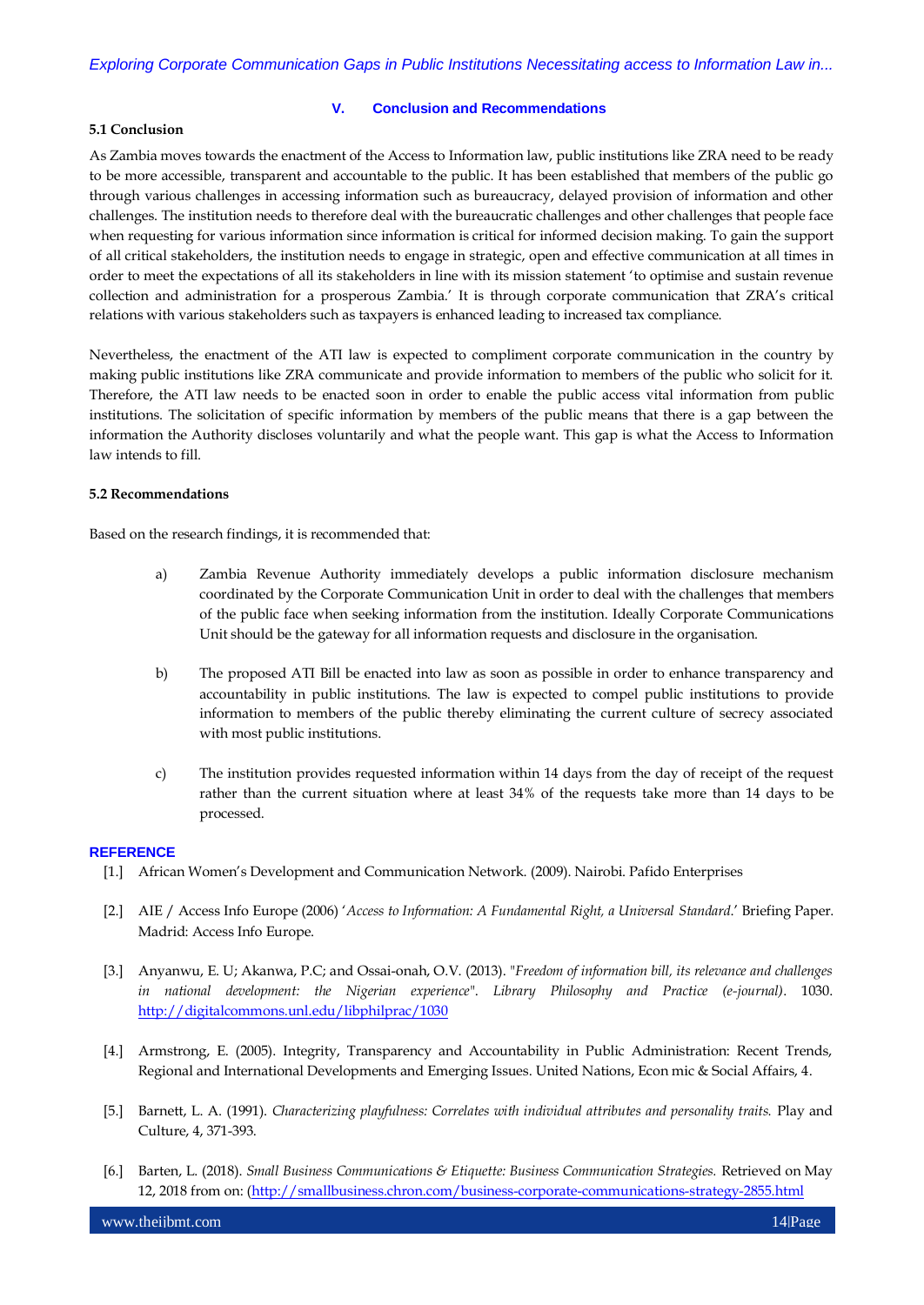- [7.] Bijsterveld, S.v. (2004). A crucial link in shaping the new Social contract between the citizen and the EU, in Transparency in Europe
- [8.] Brüggemann, M (2010*). Information Policy and the Public Sphere : EU Communications and the Promises of Dialogue and Transparency*. Javnost - The Public, 17(1):5-22.
- [9.] Calland, R. (forthcoming) *'Multi-stakeholder Initiatives and Sectoral Transparency: Limits and Possibilities for the Right of Access to Information - What Lessons Can Be Extracted*?" Washington, DC: World Bank Institute.
- [10.] Chester, G. & Neelameghan, A. (2006). "Information Professional: Knowledge and Skills Development for Serving Marginalized and Rural Communities." Webology, 3(3), Article 29. Available at: [http://www.webology.ir/2006/v3n3/a29.html. retrieved 12/12/2007](http://www.webology.ir/2006/v3n3/a29.html.%20retrieved%2012/12/2007)
- [11.] Coghlan, D & Brannick, T. (2014). *Doing Action Research in Your Own Organization.* California. SAGE Publications
- [12.] Cornelissen, J 2004, *Corporate Communications Theory and Practice*. Sage Publishers, London.
- [13.] Cutlip, S M, Center, A H & Broom, G M (2006). *Effective Public Relations*, 9th edition, Prentice Hall, Upper Saddle River.
- [14.] Denzin & Y. S. Lincoln (Eds.). *Handbook of qualitative research (p. 105–117). Sage Publications, Inc.*
- [15.] Dwiyanto. (2008). Transparansi Pelayanan Publik dalam mewujudkan Good Governance Melalui Pelayanan Publik . Jogjakarta: Gajahmada University Press. Sciso
- [16.] *Freedom of Information Bill (National Assembly Bill* (N.A.B) No 22 of 2002). Lusaka.
- [17.] Glaser, B. G., Strauss, A. L. (1971). *Considerations for selecting a grounded theory study*.
- [18.] Glaser, B. G., Strauss, A. L. (2015). *Considerations for selecting a grounded theory study*. First Published July 3, 2015 Research Article. <https://doi.org/10.1177/0081246315593071>
- [19.] Guba, E. G., & Lincoln, Y. S. (1994). *Competing paradigms in qualitative research.* In N. K.
- [20.] Hambuba, C and Kagoiya, R. 2009. *Freedom of Information (FOI) & Women's Rights in Africa*: A Collection of Case studies from Cameroon, Ghana, Kenya, South Africa and Zambia.
- [21.] Hamusokwe, B. (2019). *Zambian Media in Transition: Media reforms in an economic and political context*. Journal of African Media Studies, 11(1), 103-120.
- [22.] Johnston, M.V. (2009). *Plasticity in the developing brain: implications for rehabilitation.*
- [23.] Dev Disabil Res Rev. 2009;15(2):94-101. doi: 10.1002/ddrr.64. PMID: 19489084.
- [24.] Kamba, M, A. (2009). Access to information: the dilemma for rural community development in Africa. Kano. Bayero University
- [25.] Kothari C.R. & Garg G. (2014), *Research Methodology*. Third Edition, New Delhi. New Age International Publishers
- [26.] Lev, B. (1992) "Information Disclosure Strategy", California Management Review, 34(4), pp. 9–32. doi: 10.2307/41166701.
- [27.] Lincoln, Y. & Guba, E.G (2014). *Methods and meanings: credibility and trustworthiness of qualitative research*. DG Cope - Oncology nursing forum, Vol. 41, No. 1.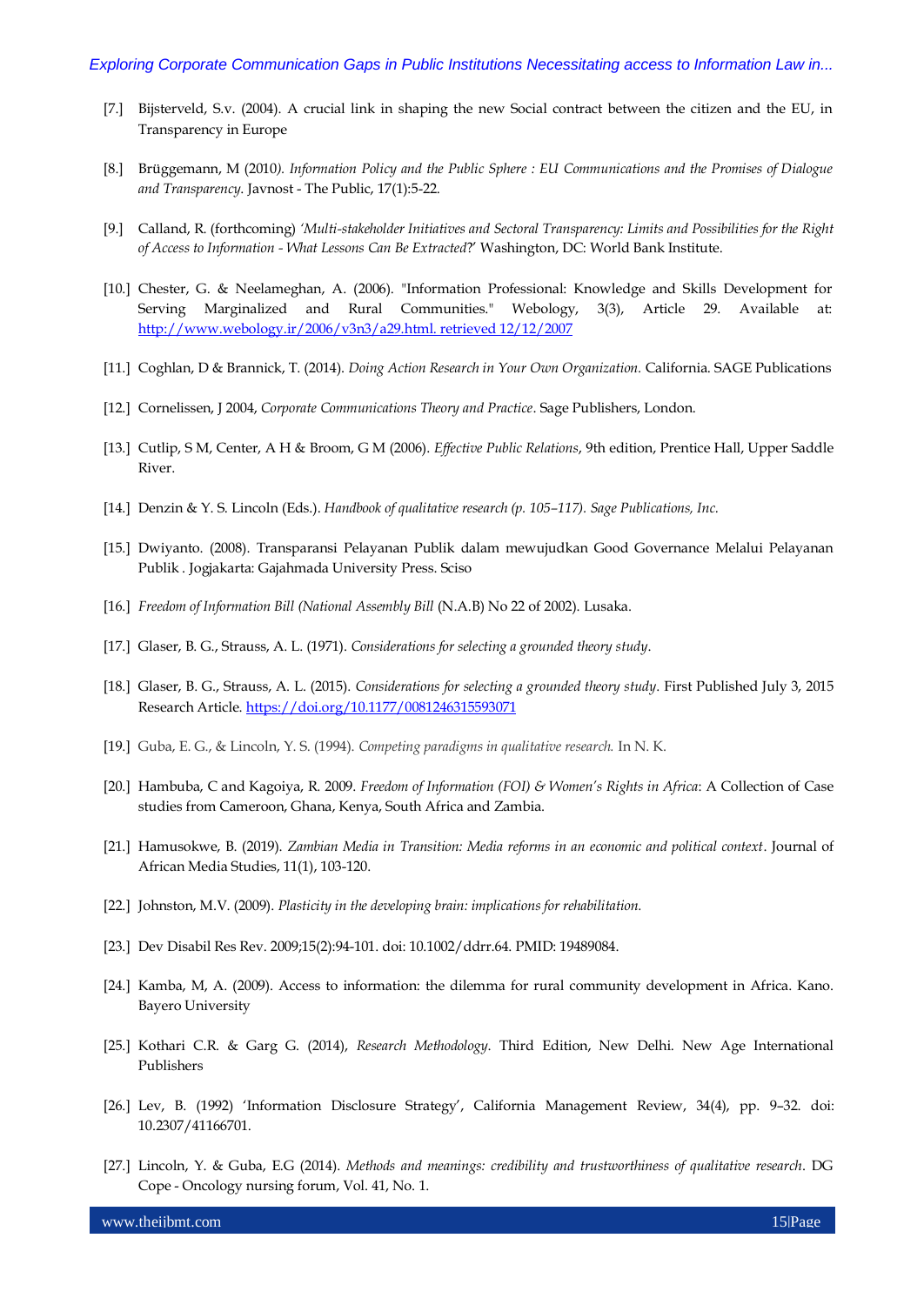- [28.] Lobo, F. (ed.) *Psicologia do Trabalho e das Organizações*. Braga, Portugal: Axioma. pp. 15-32.
- [29.] Matibini, P. (2010). *The quest for freedom of information law – the Zambian experience.* Available on, [www.ajol.info/index.php/ldd/article/viewFile/54808/43296. A](http://www.ajol.info/index.php/ldd/article/viewFile/54808/43296)ccessed on (1/2/2012/ 12:51AM).
- [30.] McGee, R & Gaventa, J (editors). (2010). *Synthesis Report. Review of impact and effectiveness of transparency and accountability initiatives*. Prepared for the Transparency and Accountability Initiative Workshop October 14 – 15, 2010
- [31.] MISA Zambia Report. (2010). "*Open and most secretive government institution in Zambia".* Lusaka. MISA.
- [32.] Morgan, G. (1998). *Images of Organisation*, Thousand Oaks. Sage
- [33.] Mulenga, E. (2017). *The story of how human rights defenders took on corruption in Zambia.* (Online). <https://actionaid.org/stories/2019/42for42-fire-trucks-protest> . Accessed on 4th January, 2021.
- [34.] Mwila, P. (2019). *Access to Information Bill approved*. Zambia Daily Mail, (online) pages. Available at: [http://epaper.daily-mail.co.zm\)](http://epaper.daily-mail.co.zm/) . (Accessed 19th March, 2019).
- [35.] Neuman, L and Calland, R, (2002). *Making the Access to Information Law Work: The challenges of implementation.* Carter Centre.
- [36.] Neuman, W. L. (2005). Social Research Methods: *Qualitative and Quantitative Approaches*. London. Allyn & Bacon, Incorporated
- [37.] Ngutlick, Y. (2013). *Public institutions need to be more open and transparent about their work.* (Online). Available at: [https://www.transparency.org/en/press/public-institutions-need-to-be-more-open-and-transparent-about](https://www.transparency.org/en/press/public-institutions-need-to-be-more-open-and-transparent-about-their-work)their-work. (Accessed on 16th December, 2020)
- [38.] Nino, E. (2010). *Access to Public Information and Citizen Participation in Supreme Audit Institutions Guide to Good Practices*. World Bank Report. Geneva.
- [39.] Non-Governmental Organisations" Coordinating Council. 2017. *NGOCC commemorates world press freedom*  day. Online available at : [https://www.lusakatimes.com/2017/05/04/without-information-bill-media-cant](https://www.lusakatimes.com/2017/05/04/without-information-bill-media-cant-easily-access-relevant-information-ngocc/)[easily-access-relevant-information-ngocc/](https://www.lusakatimes.com/2017/05/04/without-information-bill-media-cant-easily-access-relevant-information-ngocc/). (Accessed 9th August, 2019).
- [40.] OECD Report to G20 Finance Ministers and Central Bank Governors. (2015). *OECD Principles of Corporate Governance.* OECD.
- [41.] Parliamentary Report. (2006). *Report of the committee on information and broadcasting services for the fifth session of the ninth National Assembly Performance Assessment Report for Zambia.* 2016. Tax Administration Diagnostic Assessment Tool.
- [42.] Rajasekar, S., Philominathan, P., & Chinnathambi. (2013). *Research methodology.* Retrieved June 12, 2018, from <http://arxiv.org/abs/physics/0601009>
- [43.] Saunders, M., Lewis, P. and Thornhill, A. (2012) *Research Methods for Business Students.* Pearson Education Ltd., Harlow.
- [44.] Smith, K. (2013). *Beyond Evidence Based Policy in Public Health: The Interplay of Ideas Palgrave Studies in Science, Knowledge and Policy*. Published by Springer.
- [45.] Sushanta, K. M. (2014). *Work Experience and Job Performance: Role of Personality International Journal of Selection and Assessment*, Vol. 22, Issue 1, pp. 39-51, 2014